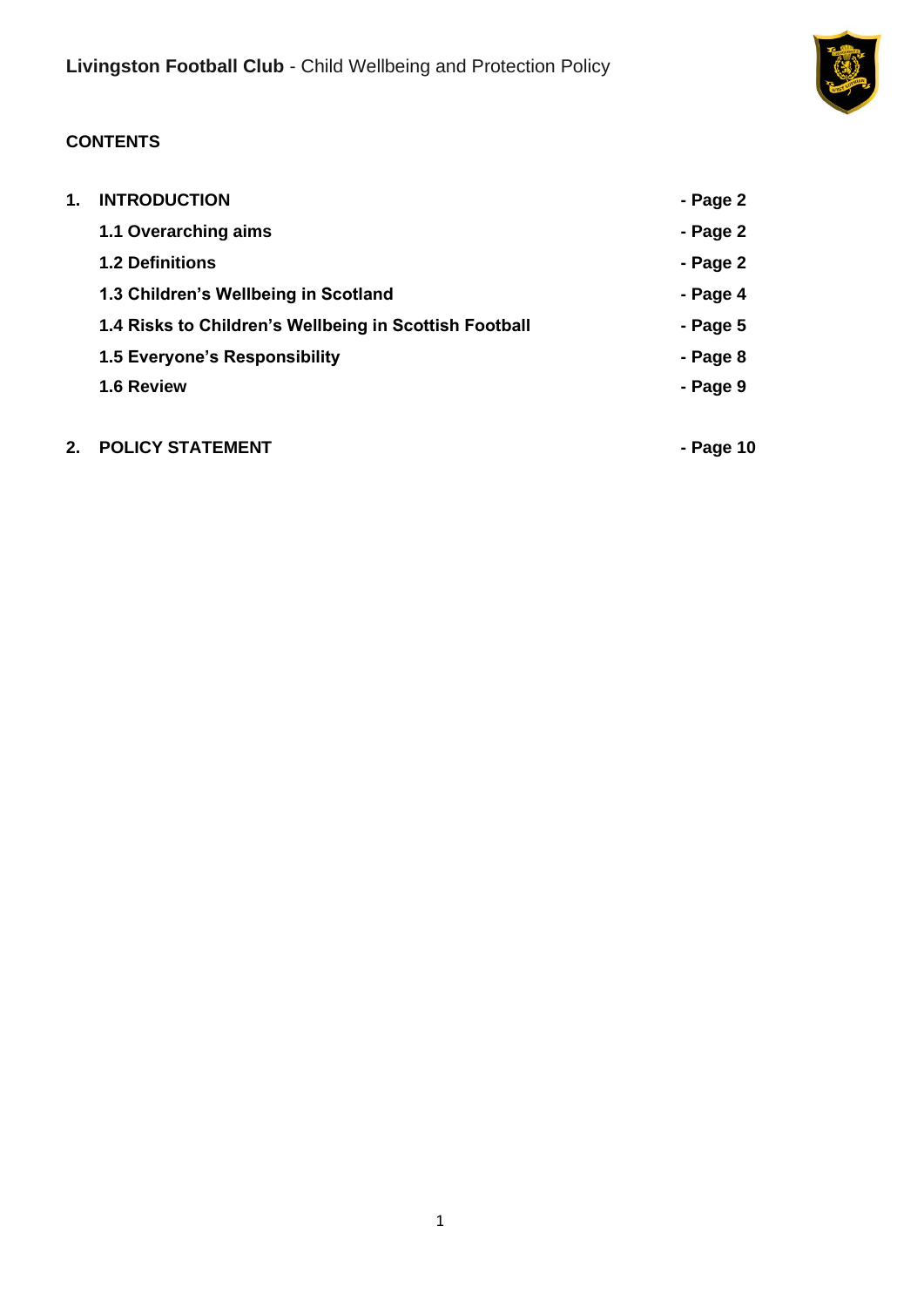

# **1. INTRODUCTION**

#### **1.1 Overarching Aim**

### **Our Vision**

Children flourish because we put their safety, wellbeing, rights and enjoyment at the heart of every level of Scottish football.

### **Our Mission**

Children are the priority. We lead with confidence taking responsibility to create a culture of safety and wellbeing. We empower children through active promotion of their rights.

### **1.2 Definitions**

### *Definition of the Child Wellbeing and Protection Policy*

The Club's Child Wellbeing and Protection Policy includes:

- Introduction Overarching Aim, Definitions, Children's Wellbeing in Scotland, Risks to Children's Wellbeing in Scottish Football, Everyone's Responsibility and Review
- Policy Statement
- Set the Standards Behaviours, Expectations and Requirements
- Procedures Appointment and Selection, Responding to Concerns and Case Review
- All associated Practice Notes

Herein all the documents listed above will be referred to as the 'Child Wellbeing and Protection Policy' or 'this policy'.

## *Definition of Child*

Article 1 of the United Nations Convention on the Rights of the Child states that everyone under 18 has the rights set out in the Convention. Within the Children and Young People (Scotland) Act 2014, a child is defined as anyone who has not reached the age of 18.<sup>1</sup>

<sup>1</sup> Children and Young People (Scotland) Act 2014 section 97(1)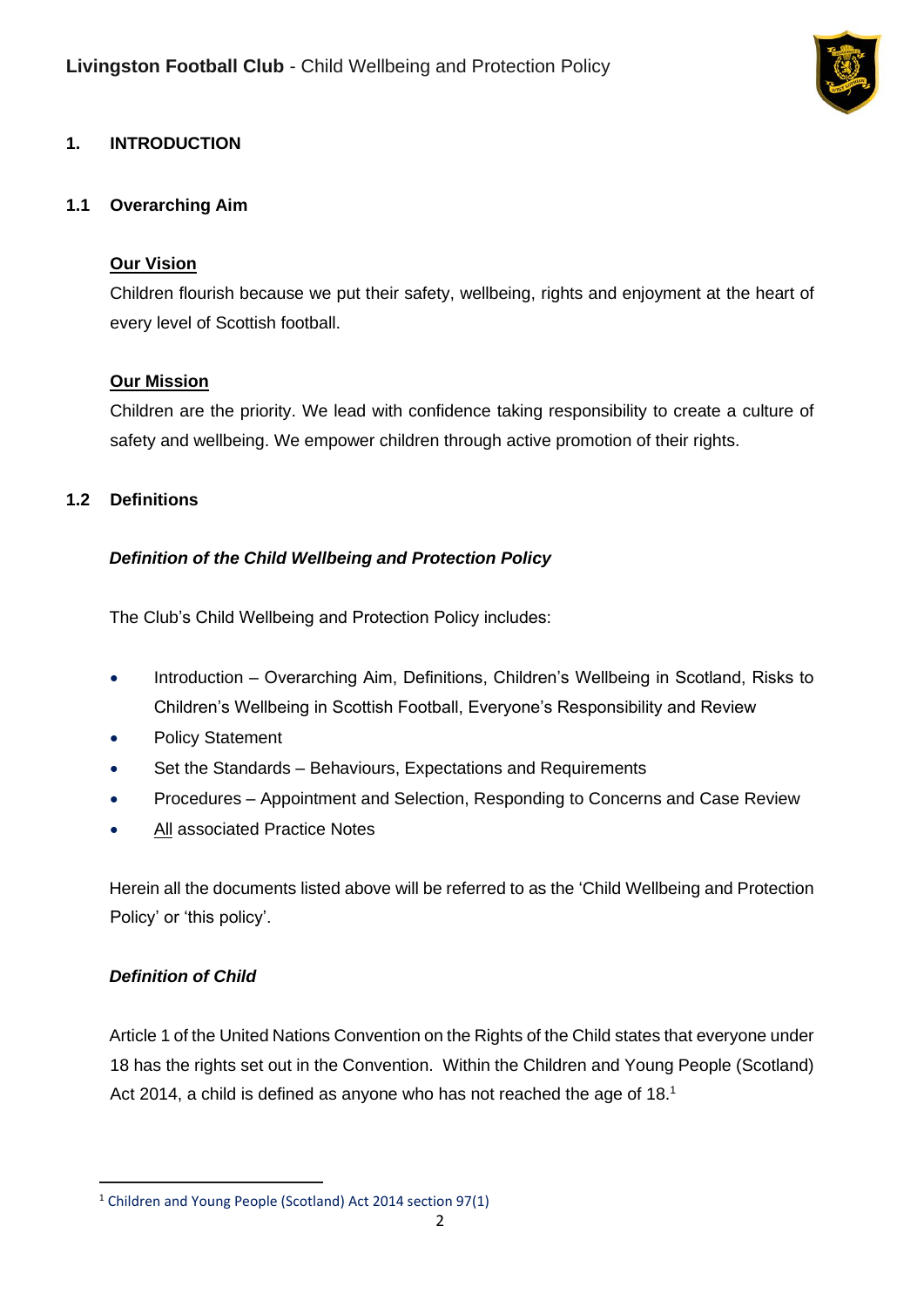## **Livingston Football Club** - Child Wellbeing and Protection Policy



For the purpose of this policy "children", "child", "young person" and "young people" refer to any persons under the age of 18.

The Child Wellbeing and Protection Policy applies to all children and young people regardless of age, gender, sexual orientation, disability, race, religion, nationality, socio-economic status or family circumstance.

### *Definition of Adult*

For the purpose of this policy an "adult" is any individual aged 18 and over or any individual under the age of 18 years old but who is in a 'position of trust'.

### *Definition of Child Abuse*

Child abuse is the act or omission that harms a child or young person.

An individual may abuse a child or young person directly, or may indirectly be responsible for abuse because they fail to prevent another person from harming that child or young person, or their inaction leads to harm or the risk of harm. Abuse can be physical, emotional, sexual or by neglect. Abuse can take place in person or online. Although typically thought of as when an adult is mistreating a child or young person, children and young people can also be perpetrators of abuse against other children or young people.

## *Definition of Safeguarding*

Safeguarding is taking action to ensure that *all* children and young people are safe from harm when involved in football. It means proactively doing everything possible to minimise risk and prevent abuse of children and young people.

## *Definition of Child Protection*

Child protection refers to the actions in response to a *specific* concern for a child or young person who is at risk or suffering from abuse. Child protection is an essential part of safeguarding if there is a concern that a child or young person is being abused or their safety is compromised.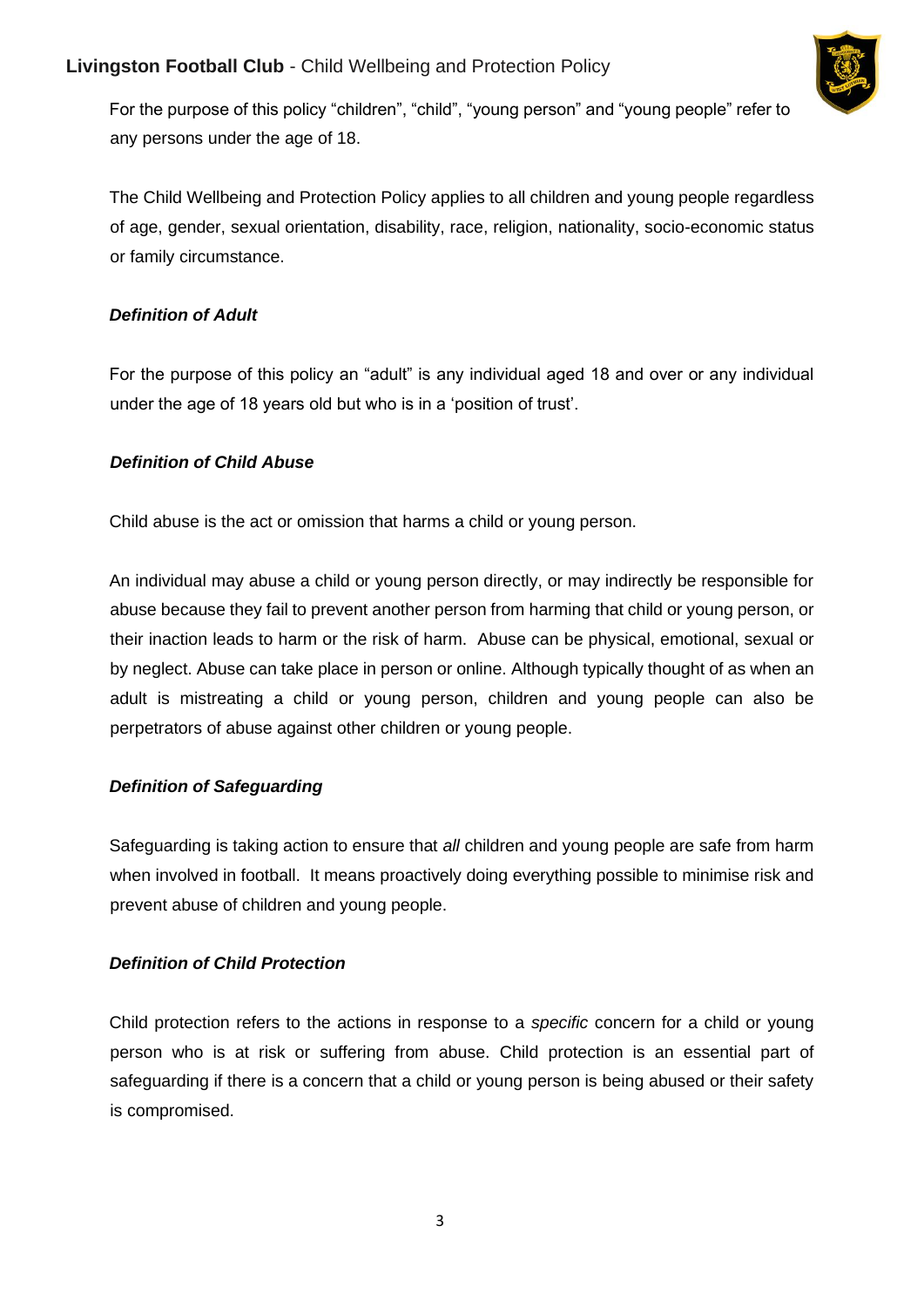

## **1.3 Children's Wellbeing in Scotland**

## *Getting It Right for Every Child*

The Scottish Government's Getting It Right for Every Child (GIRFEC) is based on children's rights, and its principles reflect the United Nations Convention on the Rights of the Child (UNCRC). The GIRFEC approach is child focused, based on an understanding of the wellbeing of a child or young person in their current situation, and based on tackling needs early in a collective way. As part of the Children and Young People (Scotland) Act 2014, the concept of wellbeing and the GIRFEC approach is now enshrined in law in Scotland.

The GIRFEC approach supports children and young people so that they can grow up feeling loved, safe and respected, and can realise *their* full potential. Children and young people should be; Safe, Healthy, Achieving, Nurtured, Active, Respected, Responsible, Included. These are the eight wellbeing factors and are commonly known as SHANARRI Indicators.



A child or young person's wellbeing is influenced, both positively and negatively, by everything around them and the different experiences and needs they have at different times in their lives. There is no set level of wellbeing that a child or young person should achieve, but each child should be helped to reach *their* full potential as an individual. The wellbeing indicators make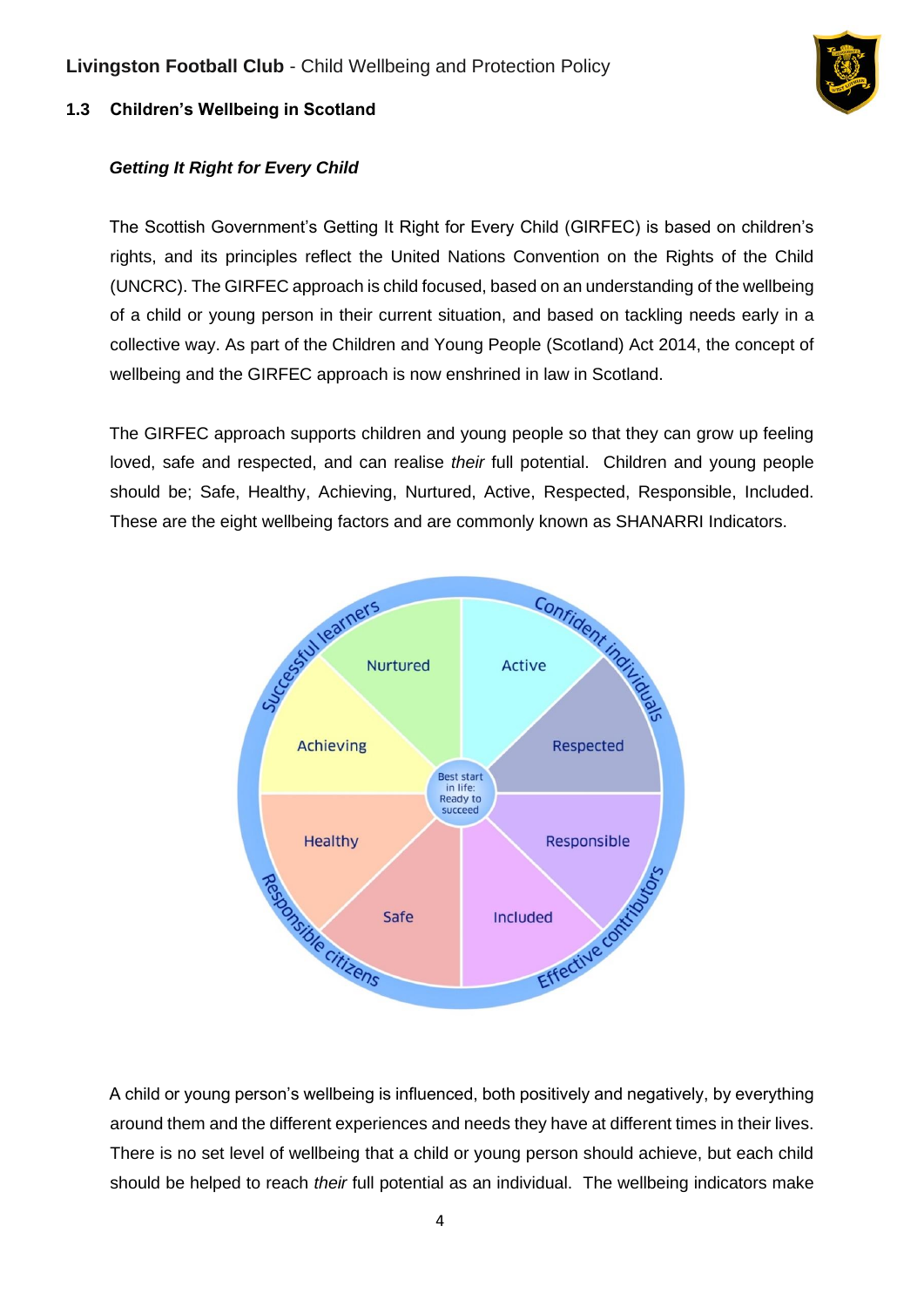

it easier for everyone to be consistent in how they consider the quality of a child or young person's life at a particular point in time.

By having a universal language and understanding for everyone who works with children and young people, collectively we can contribute to promoting, supporting and safeguarding a child's wellbeing whether they are in an educational, health, community or sport setting. It is essential that in Scottish football the wellbeing indicators are understood and if worried that something is impacting a child or young person's wellbeing, staff and volunteers know how to respond and with whom to share that information.

### *Wellbeing Concern*

A wellbeing concern is if a child's wellbeing (measured using the 8 SHANARRI indicators) is, or is at risk of being, adversely affected.

A range of experiences can have a negative impact on children and young people. These can range from harmful or abusive behaviour to a family bereavement or social economic factors, such as poverty. The nature of a wellbeing concern will influence how to support the child or young person.

Behaviour which is abusive or neglectful and is, or is likely to cause harm, will often be referred to as a 'child protection concern'. Regardless of whether a concern is a wellbeing or child protection concern, it must be responded to in line with the Responding to Concerns Procedure.

## *1.4 Risks to Children's Wellbeing in Scottish Football*

The protection and wellbeing of all children and young people involved in Scottish football must be a priority for everyone working, volunteering or participating in the game, including spectators. For children and young people involved in football there may be risks associated with their involvement whether it be injury, the despair of their team losing, or exposure to poor practice or abusive behaviour. It is essential that those working or volunteering with children and young people are alert to the associated risks and take steps to prevent, minimise or respond to the risks.

In addition to recognising risks to all children and young people, it is important to understand that some children and young people may be more vulnerable to particular risks associated with taking part in football.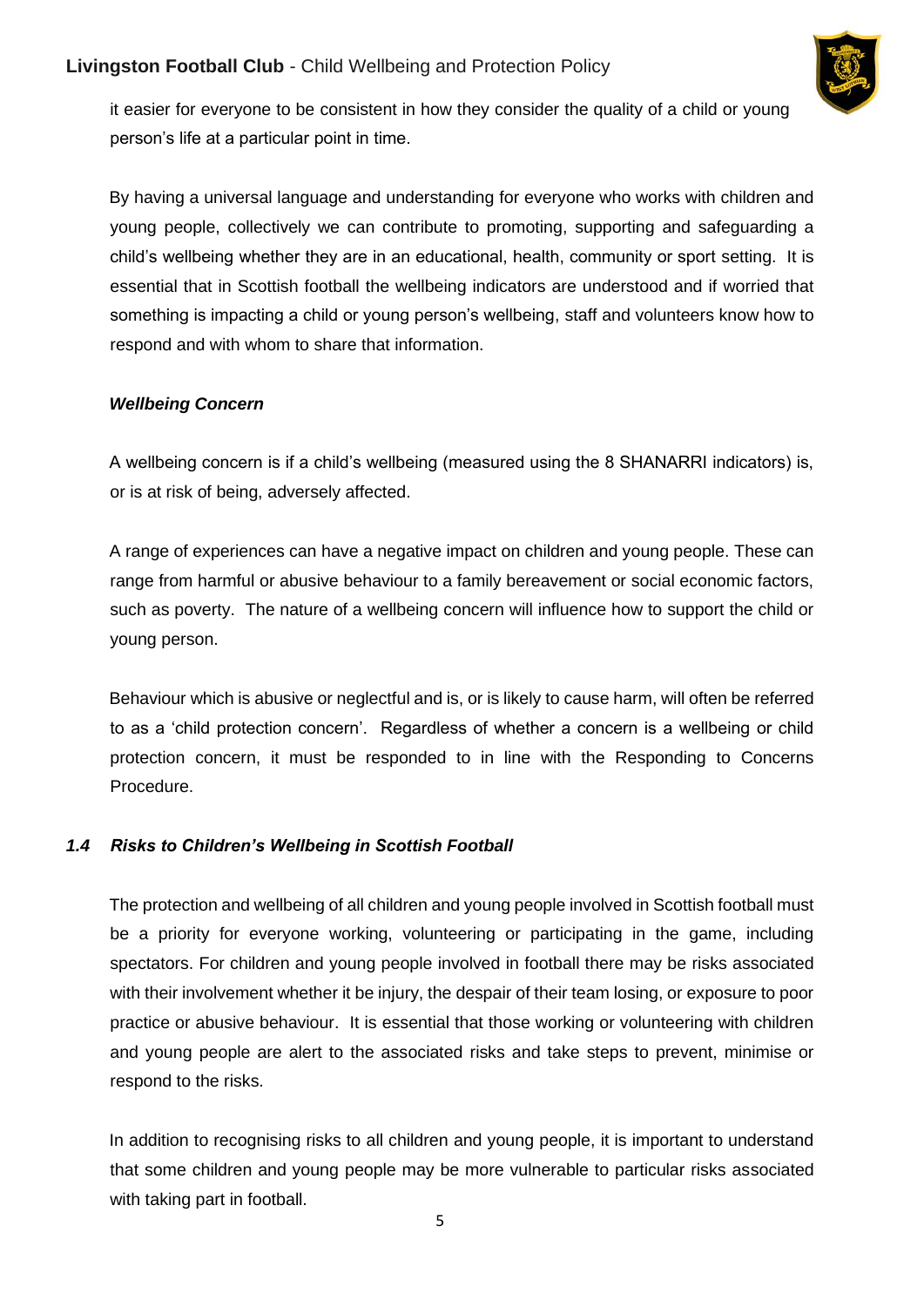

## *Increased vulnerability*

The Club is committed to ensuring the safety of all children and young people in football across all levels of the game. Children and young people who have additional care needs or who come from a minority ethnic group may face a range of additional challenges. Club staff and volunteers will be encouraged and supported to challenge, and address any behaviour or attitudes which compromise a child or young person's wellbeing, or acts as a deterrent to the participation of some children and young people.

## *Children and young people who are deaf and disabled*

In line with Article 23 of the United Nations Convention on the Rights of the Child (UNCRC), a child with a disability *"should enjoy a full and decent life, in conditions which ensure dignity, promote self-reliance and facilitate the child's active participation in the community".* 

Children and young people who have a disability have the same needs as other children and young people, but may also have additional needs associated with their disability. For example, additional steps may be needed to promote their wellbeing or they may be at an increased risk of abuse due to their vulnerability. Research has shown that children with a mental or physical disability are *more likely* to be abused than non-disabled children.<sup>2</sup>

Children and young people who are deaf, disabled or have a learning disability can be additionally vulnerable because they may:

- Depend on a number of people for care and handling, some of which can be intimate care
- Depend on the abuser for their involvement in sport
- Fear disclosing abuse
- The signs of abuse can be misinterpreted as a symptom of the disability
- Have a reduced capacity to resist either verbally or physically
- Have significant communication differences this may include very limited verbal communication, the use of sign language or other forms of non-verbal communication
- Lack a wide network of friends who support and protect them

<sup>2</sup> *Source: Jones, L et al Prevalence and risk of violence against children with disabilities: a systematic review and meta-analysis of observational studies (NSPCC) (2012)*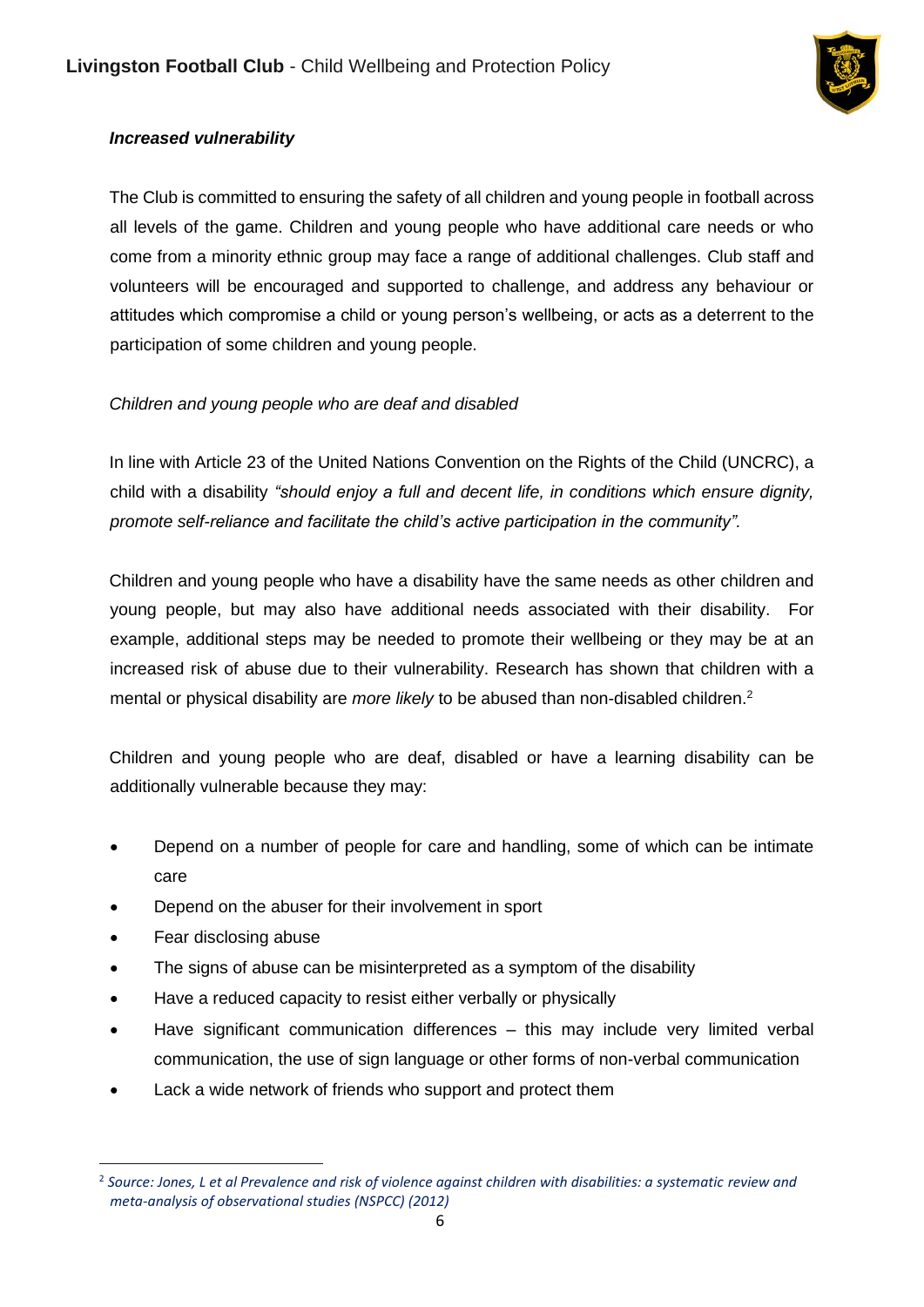

- Lack access to peers to discover what is acceptable behaviour or to understand the inappropriateness of actions
- Not be believed due to negative attitudes towards children and young people with disabilities or possible failure to recognise the impact of abuse on children and young people with disabilities

## *Children and young people from Black, Asian and Minority Ethnic communities*

The UNCRC sets out the general principle of non-discrimination and that children should be protected from all forms of discrimination. It also states that children have the right to learn and use the language, customs and religion of their family, whether or not these are shared by the majority of people in the country where they live<sup>3</sup>. Unfortunately within wider society, and football, discriminatory behaviour still exists therefore children and young people from black and ethnic communities are additionally vulnerable because they may:

- Experience racism and racist attitudes
- Experience people in authority ignoring or not responding to racist abuse or comments
- Experience no action being taken by others for fear of upsetting cultural norms
- Be afraid of further abuse if they challenge others
- Want to fit in and not make a fuss
- Be using or learning English as a second language

#### *Children in elite football*

For many children and young people it is their dream to play football professionally. When they have the talent, skill and dedication to realise this dream they will pursue it. Unfortunately this can lead to a number of increased risks for children and young people involved in football at an elite level. For example, rivalry among their peers, inappropriate or detrimental relationships with their peers, pressure from their family, friends and the wider public, or, in some cases, exploitation by a trusted adult who can, or who they perceive can, help them 'achieve' this dream.

Research by Celia H. Brackenridge in 2010<sup>4</sup> highlighted the following about the risk to children and young people at an elite level:

<sup>3</sup> *Article 30 of the United Nations Convention on the Rights of the Child*

<sup>4</sup> *Brackenridge, C.H (2010) 'Myths and evidence – learning from our journey', keynote address to the conference 'How Safe is Your Sport' held at the Excel Sports Centre, Coventry on 25 Feb, hosted by the Coventry Sports Foundation and the NSPCC Child Protection in Sport Unit - <http://bura.brunel.ac.uk/handle/2438/4177>*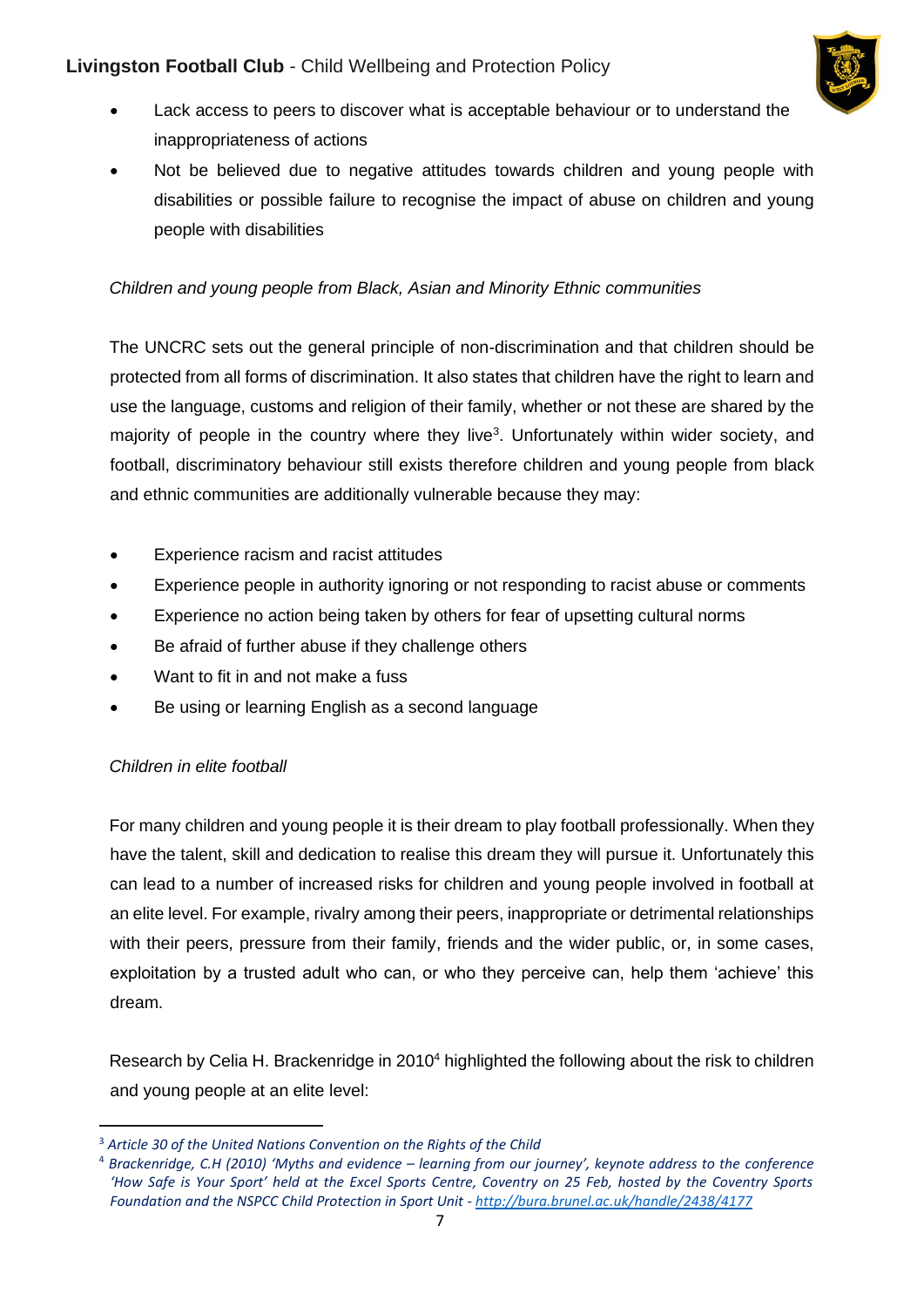

- The greatest risk of emotional and sexual abuse occurs among the highest ranked athletes
- Poor practice, emotional abuse and bullying are probably more prevalent in sport than sexual abuse
- Athletes perpetrate more sexual harassment on their peers than coaches
- Athlete-athlete bullying is widespread
- Coach perpetrators are often very highly qualified and very highly respected which acts as a mask for their poor practice and abuse

#### **1.5 Everyone's Responsibility**

The responsibility to safeguard, promote, support and protect a child or young person's wellbeing does not rest on one person. **We are** *all* **responsible**.

Football can contribute in many different ways to a child or young person's positive wellbeing including health benefits of being active, the achievements they can make in gaining new skills and their experiences of being included and respected as part of a team. Supporting and promoting a child or young person's wellbeing at all times includes forming positive relationships, understanding their circumstances and responding appropriately to any concerns about their wellbeing. To ensure we can respond when a child or young person needs help or support, we must firstly understand their rights and the meaning of wellbeing. Secondly, we must recognise and acknowledge the risks that exist for children and young people in football and put in place a range of safeguards that minimise these risks. Leadership is essential to ensure that these safeguards are managed and promoted, and this will be done by staff and volunteers within particular roles at the Club who receive specific training for their level of responsibility. However, *everyone* must understand the risks associated for children and young people, and the appropriate processes which are in place should a child or young person's wellbeing be at risk or they are in need for protection.

Everyone has the responsibility to recognise the concern, to ensure the child or young person is safe if they are at risk of *immediate* harm, and to report the concern to the Child Wellbeing and Protection Officer. Thereafter the Child Wellbeing and Protection Officer will respond appropriately in line with the Responding to Concerns Procedure.

The Child Wellbeing and Protection Policy combined with relevant training, mentoring and support will give us the confidence and support needed to fulfil our role and responsibility to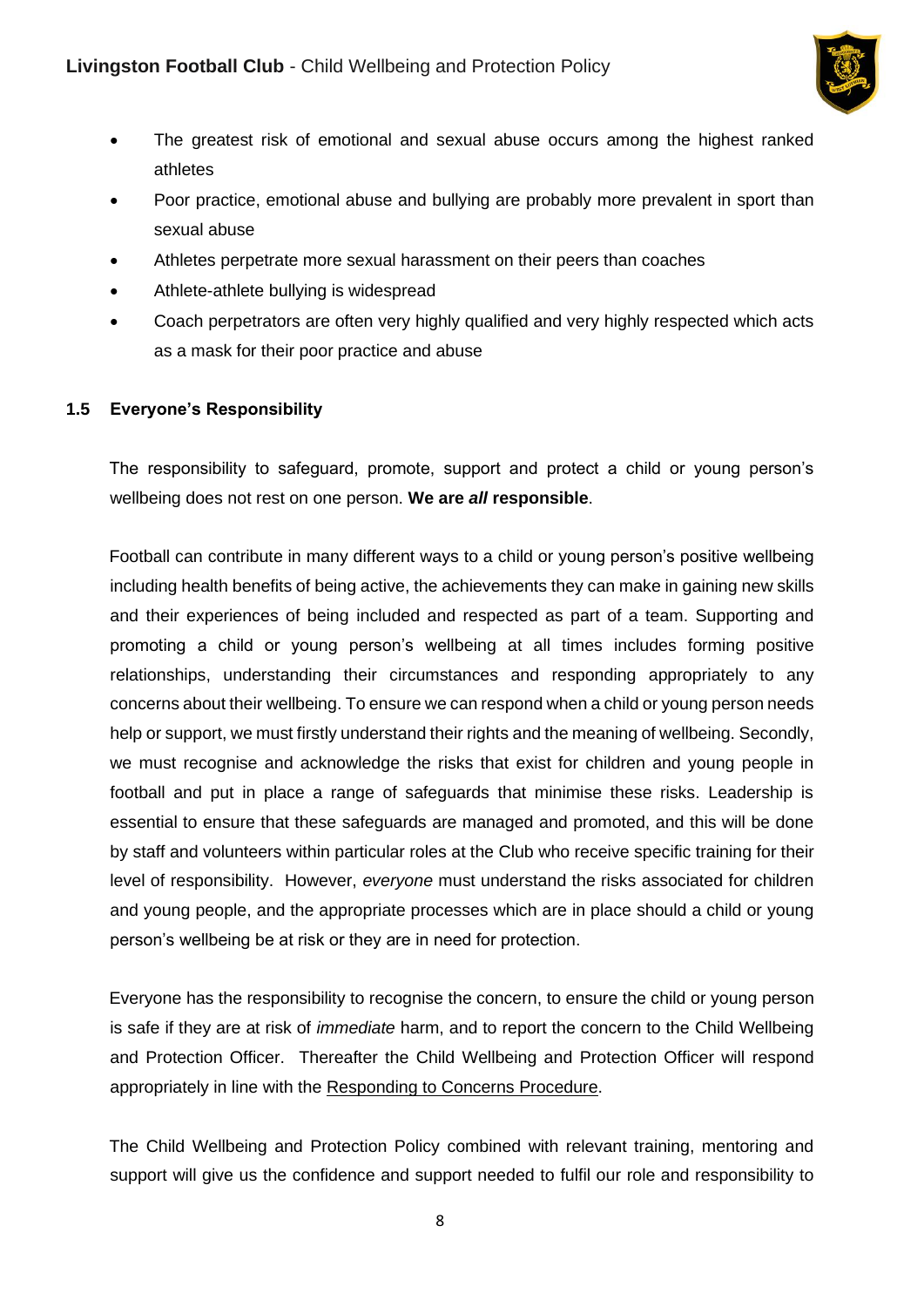

keep children and young people safe in football. In addition to this, advice can be sought at any point from the Child Wellbeing and Protection Officer.

**No matter your role or involvement in Scottish football,** *you* **have a responsibility to safeguard, promote, support and protect the wellbeing of all children and young people involved in Scottish football.** 

**If you have** *any* **concerns about the wellbeing of a child or young person or about the conduct of any adult then you** *must* **report the matter to the Child Wellbeing and Protection Officer, Suzy Ferns, on 07944 170531 or at [childwellbeing@livingstonfc.co.uk](mailto:childwellbeing@livingstonfc.co.uk)**

**Full information on how to record and report a concern can be found in the Responding to Concerns Procedure.**

### **1.6 Review**

The Child Wellbeing and Protection Policy will be regularly reviewed and will include children and young people's participation and feedback on the content and actual experience of implementation as part of the review.

This policy will be reviewed:

- In accordance with changes in legislation and guidance on children's wellbeing, protection or rights
- Following the review of an issue or concern raised about the wellbeing or protection of children within the club, when the case review suggests that this policy should be reviewed
- In all other circumstances, at least every three years.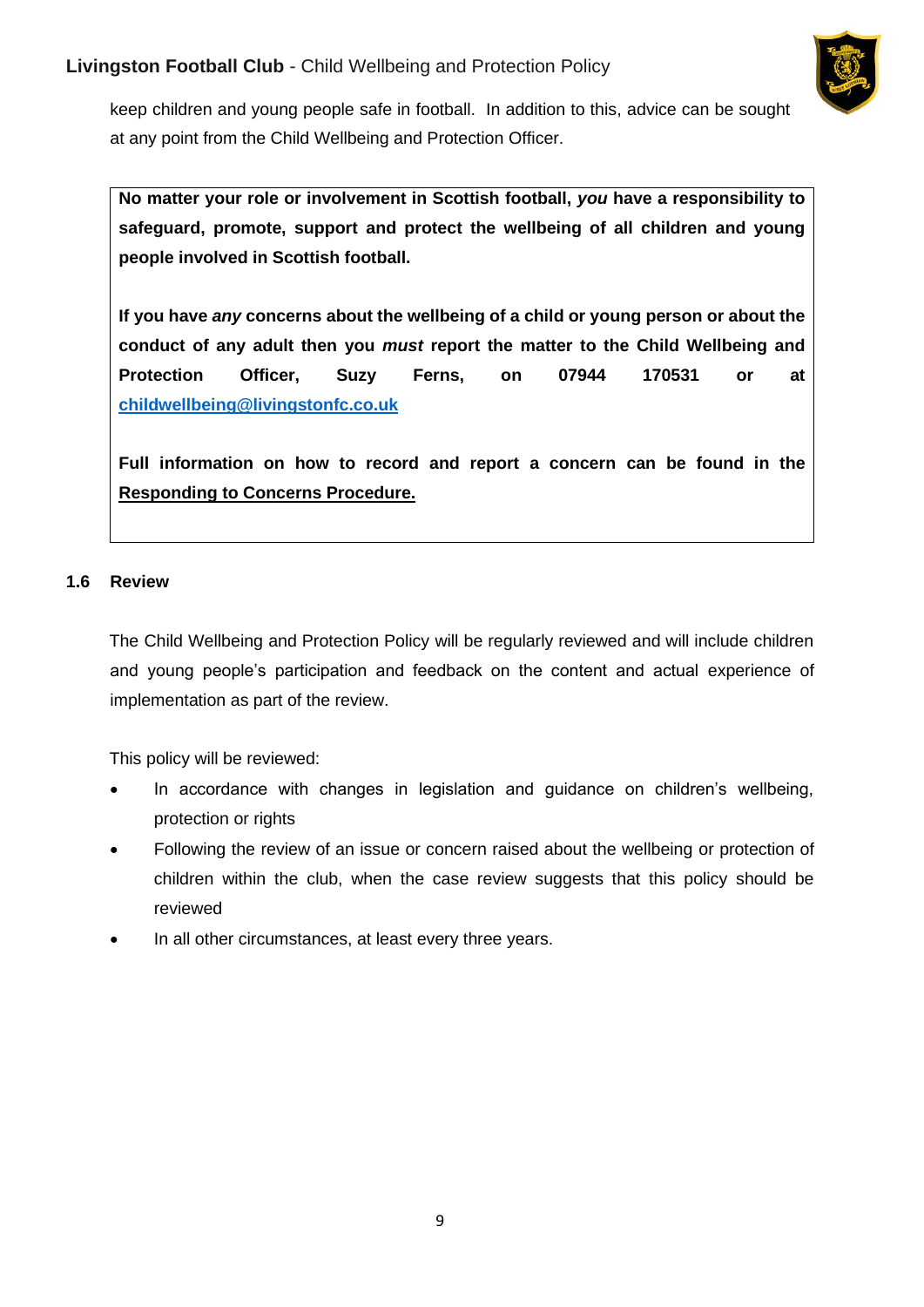

# **2. POLICY STATEMENT**

**Livingston Football Club** is committed to ensuring that every child who takes part in football, in any capacity, is able to participate in an enjoyable and safe environment, which promotes inclusion and protects them from harm, poor practice, exploitation, bullying or abuse. The Club values a rights-based approach within our sport, and our child wellbeing and protection policy is based on the fundamental rights of children as set out in the United Nations Convention on the Rights of the Child (UNCRC).

## **The Child Wellbeing and Protection Policy is based on the following principles**:

- 1. We will act in the best interests of children and young people
- 2. The protection and wellbeing of all children in our care is everyone's responsibility
- 3. A child or young person's rights, wishes and feelings should be respected and promoted. For example:
	- A child or young person, whatever their age, culture, disability, gender, language, racial origin, socio-economic status, religious belief and/or sexual identity has the right to protection from all forms of harm, abuse and exploitation
	- We see the child or young person before the player, coach, volunteer, spectator or referee
	- Children and young people have the right to express views on matters that affect them, should they wish to do so, and to have those views taken into account
	- Children and young people have the right to relax, play, and join in a wide range of sporting activities
- 4. The best way to promote the wellbeing, health and development of a child or young person is to work in partnership with each other, the child or young person, their parents/carers and other relevant organisations

All staff and volunteers, when working or volunteering with children and young people involved in Club activities, will be:

#### **INCLUSIVE**

Football is for everyone, irrespective of background. We celebrate what makes us unique and embrace our differences. We create a culture where rights are respected and everyone is treated fairly, with dignity and respect